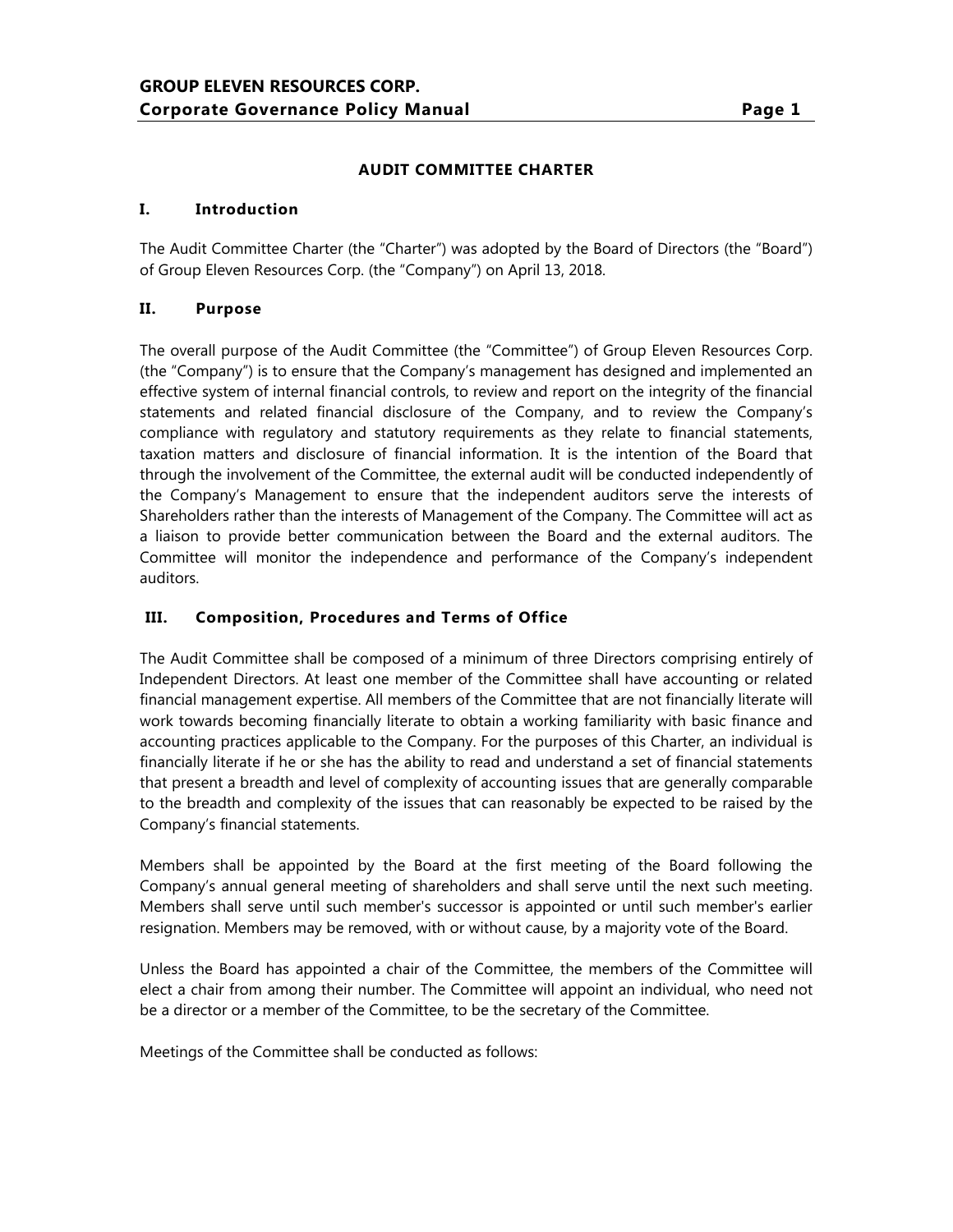# **GROUP ELEVEN RESOURCES CORP. Corporate Governance Policy Manual Page 2**

- 1. The Committee shall meet at least four times annually based on the quarterly reporting requirements of the Company. The external auditors or any member of the Committee may request a meeting of the Committee;
- 2. The external auditors shall receive notice of and have the right to attend all meetings of the Committee; and
- 3. Management representatives may be invited to attend all meetings except private sessions with the external auditors.

The quorum for meetings will be a majority of the members of the Committee, present in person or by telephone or other telecommunication device that permits all persons participating in the meeting to speak and to hear each other. Decisions by the Committee will be by the affirmative vote of a majority of the members of the Committee, or by consent resolutions in writing signed by each member of the Committee.

The Committee will have access to such officers and employees of the Company and to such information respecting the Company, as it considers to be necessary or advisable in order to perform its duties and responsibilities. The external auditors shall have a direct line of communication to the Committee through its chair and may bypass management if deemed necessary. The Committee, through its chair, may contact directly any employee in the Company as it deems necessary, and any employee may bring before the Committee any matter involving questionable, illegal or improper financial practices or transactions.

### **IV. Duties and Responsibilities**

The overall duties and responsibilities of the Committee shall be as follows:

- 1. To assist the Board in the discharge of its responsibilities relating to the Company's accounting principles, reporting practices and internal controls and its approval of the Company's annual and quarterly financial statements and related financial disclosure;
- 2. To establish and maintain a direct line of communication with the Company's internal and external auditors and assess their performance;
- 3. To ensure that the management of the Company has designed, implemented and is maintaining an effective system of internal financial controls; and
- 4. To report regularly to the Board on the fulfillment of its duties and responsibilities.

The duties and responsibilities of the Committee as they relate to the external auditors shall be as follows:

- 1. To recommend to the Board a firm of external auditors to be engaged by the Company, and to verify the independence of such external auditors;
- 2. To review and approve the fee, scope and timing of the audit and other related services rendered by the external auditors;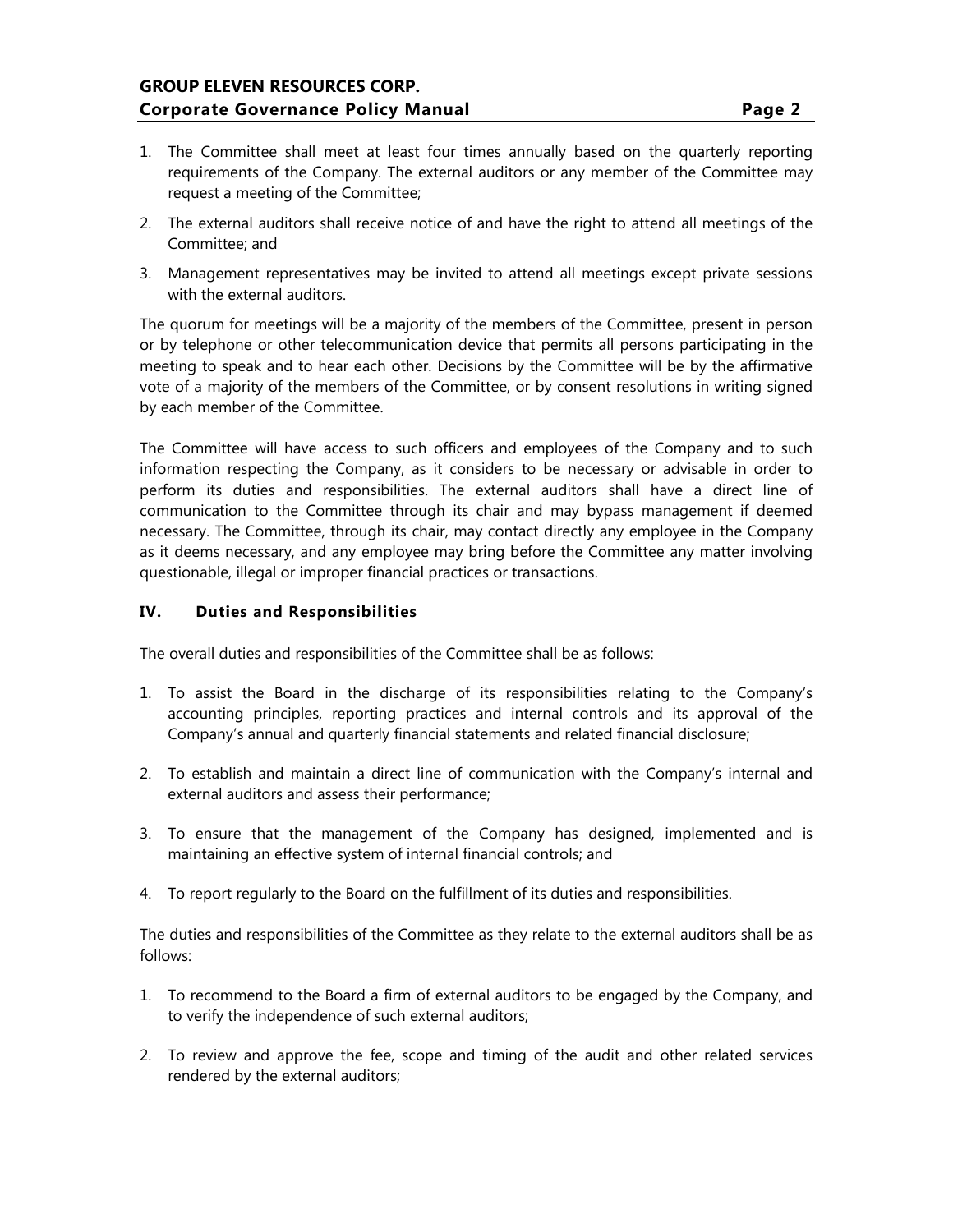# **GROUP ELEVEN RESOURCES CORP. Corporate Governance Policy Manual Page 3**

- 3. Review the audit plan of the external auditors prior to the commencement of the audit;
- 4. To review with the external auditors, upon completion of their audit:
	- a) Non-audit services provided by the external auditors;
	- b) The quality and not just the acceptability of the Company's accounting principles; and
	- c) Structures and procedures to ensure that the Committee meets the external auditors on a regular basis in the absence of management.

The duties and responsibilities of the Committee as they relate to the internal control procedures of the Company are to:

- 1. Review the appropriateness and effectiveness of the Company's policies and business practices which impact on the financial integrity of the Company, including those relating to internal auditing, insurance, accounting, information services and systems and financial controls, management reporting and risk management;
- 2. Review compliance under the Company's business conduct and ethics policies and to periodically review these policies and recommend to the Board changes which the Committee may deem appropriate;
- 3. Review any unresolved issues between management and the external auditors that could affect the financial reporting or internal controls of the Company; and
- 4. Periodically review the Company's financial and auditing procedures and the extent to which recommendations made by the internal audit staff or by the external auditors have been implemented.

The Committee is also charged with the responsibility to:

- 1. Review the Company's quarterly statements of earnings, including the impact of unusual items and changes in accounting principles and estimates and report to the Board with respect thereto;
- 2. Review and approve the financial sections of:
	- a) The annual information form, if required;
	- b) Annual and interim MD&A;
	- c) Prospectuses;
	- d) News releases discussing financial results of the Company; and
	- e) Other public reports of a financial nature requiring approval by the Board,
- 3. Review regulatory filings and decisions as they relate to the Company's financial statements;